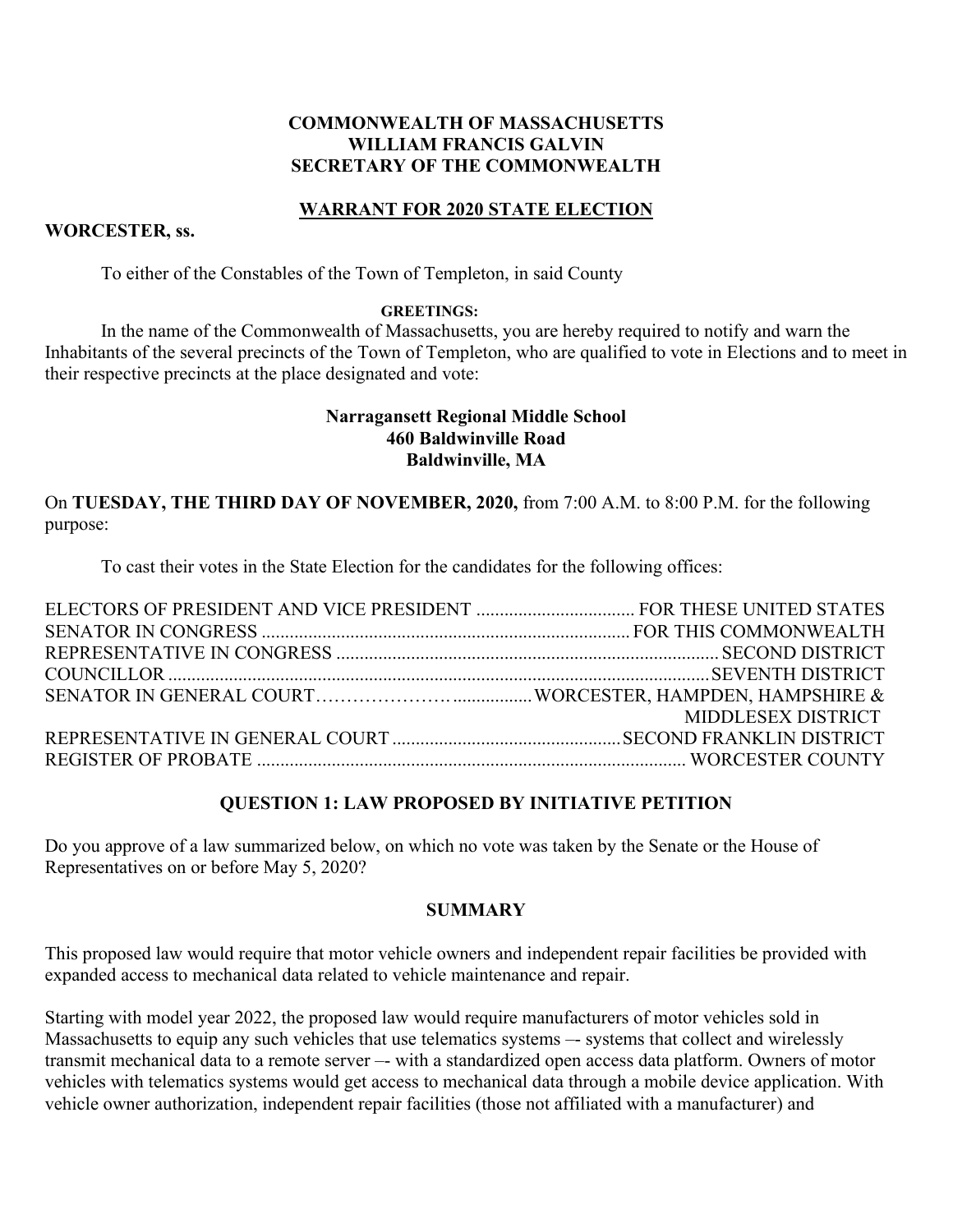independent dealerships would be able to retrieve mechanical data from, and send commands to, the vehicle for repair, maintenance, and diagnostic testing.

Under the proposed law, manufacturers would not be allowed to require authorization before owners or repair facilities could access mechanical data stored in a motor vehicle's on-board diagnostic system, except through an authorization process standardized across all makes and models and administered by an entity unaffiliated with the manufacturer.

The proposed law would require the Attorney General to prepare a notice for prospective motor vehicle owners and lessees explaining telematics systems and the proposed law's requirements concerning access to the vehicle's mechanical data. Under the proposed law, dealers would have to provide prospective owners with, and prospective owners would have to acknowledge receipt of, the notice before buying or leasing a vehicle. Failure to comply with these notice requirements would subject motor vehicle dealers to sanctions by the applicable licensing authority.

Motor vehicle owners and independent repair facilities could enforce this law through state consumer protection laws and recover civil penalties of the greater of treble damages or \$10,000 per violation.

**A YES VOTE** would provide motor vehicle owners and independent repair facilities with expanded access to wirelessly transmitted mechanical data related to their vehicles' maintenance and repair.

**A NO VOTE** would make no change in the law governing access to vehicles' wirelessly transmitted mechanical data.

# **QUESTION 2: LAW PROPOSED BY INITIATIVE PETITION**

Do you approve of a law summarized below, on which no vote was taken by the Senate or the House of Representatives on or before May 5, 2020?

# **SUMMARY**

This proposed law would implement a voting system known as "ranked-choice voting," in which voters rank one or more candidates by order of preference. Ranked-choice voting would be used in primary and general elections for all Massachusetts statewide offices, state legislative offices, federal congressional offices, and certain other offices beginning in 2022. Ranked-choice voting would not be used in elections for president, county commissioner, or regional district school committee member.

Under the proposed law, votes would be counted in a series of rounds. In the first round, if one candidate received more than 50 percent of the first-place votes, that candidate would be declared the winner and no other rounds would be necessary. If no candidate received more than 50 percent of the first-place votes, then the candidate or candidates who received the fewest first-place votes would be eliminated and, in the next round, each vote for an eliminated candidate would instead be counted toward the next highest-ranked candidate on that voter's ballot. Depending on the number of candidates, additional rounds of counting could occur, with the last-place candidate or candidates in each round being eliminated and the votes for an eliminated candidate going to the voter's next choice out of the remaining candidates. A tie for last place in any round would be broken by comparing the tied candidates' support in earlier rounds. Ultimately, the candidate who was, out of the remaining candidates, the preference of a majority of voters would be declared the winner.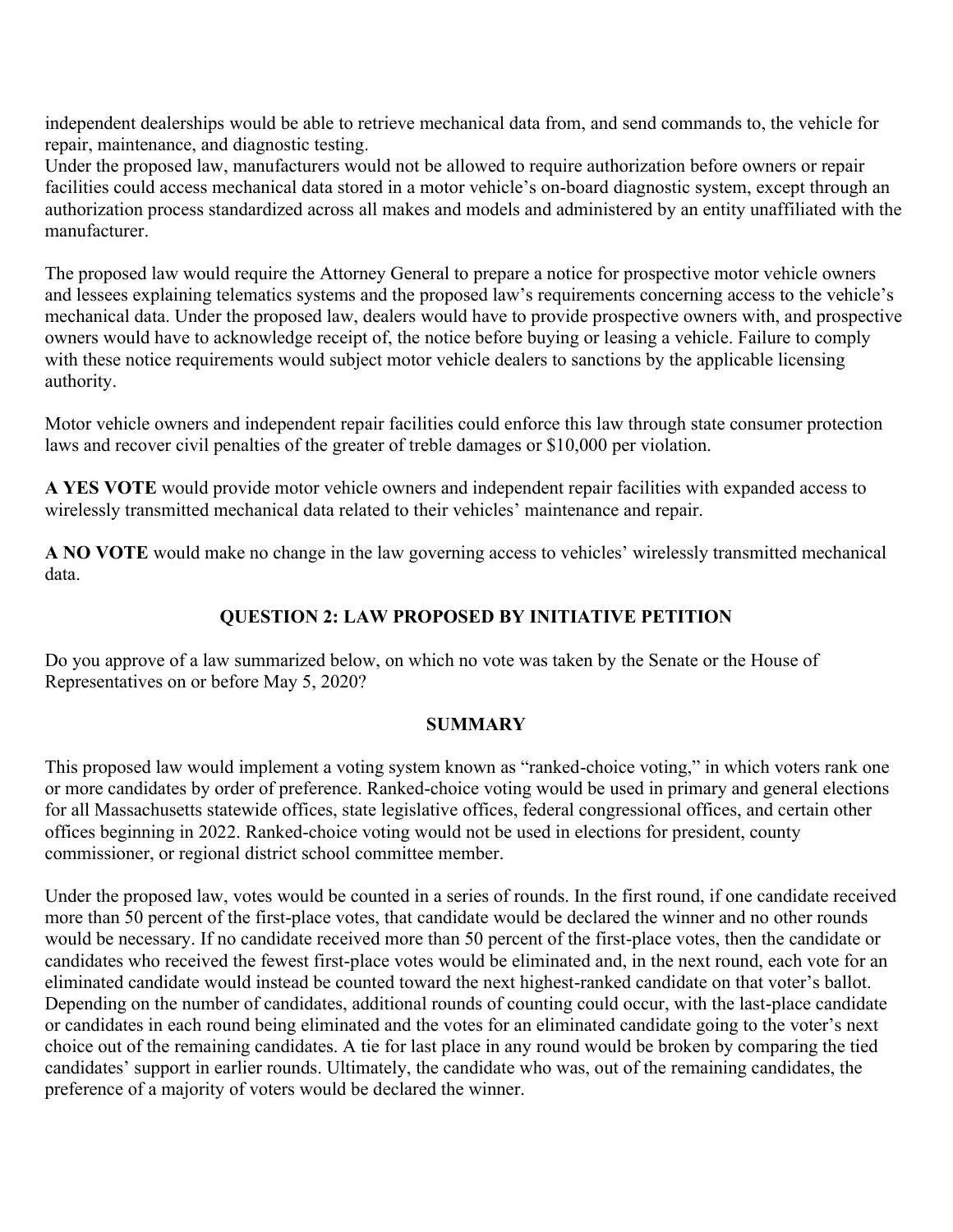Ranked-choice voting would be used only in races where a single candidate is to be declared the winner and not in races where more than one person is to be elected.

Under the proposed law, if no candidate received more than 50 percent of first-place votes in the first round, the rounds of ballot-counting necessary for ranked-choice voting would be conducted at a central tabulation facility. At the facility, voters' rankings would be entered into a computer, which would then be used to calculate the results of each round of the counting process. The proposed law provides that candidates in a statewide or district election would have at least three days to request a recount.

The Secretary of State would be required to issue regulations to implement the proposed law and conduct a voter education campaign about the ranked-choice voting process. The proposed law would take effect on January 1, 2022.

**A YES VOTE** would create a system of ranked-choice voting in which voters would have the option to rank candidates in order of preference and votes would be counted in rounds, eliminating candidates with the lowest votes until one candidate has received a majority.

**A NO VOTE** would make no change in the laws governing voting and how votes are counted.

Hereof fail not and make return of this warrant with your doings thereon at the time and place of said voting.

Given under our hands this  $7<sup>th</sup>$  day of October, 2020.

BOARD OF SELECTMEN:

Michael Currie, Chairman Jeffrey Bennett, Vice Chairman

Julie Richard, Clerk Terry Griffis, Member

 $\mathcal{L}_\text{max}$  and  $\mathcal{L}_\text{max}$  and  $\mathcal{L}_\text{max}$  and  $\mathcal{L}_\text{max}$ Timothy Toth, Member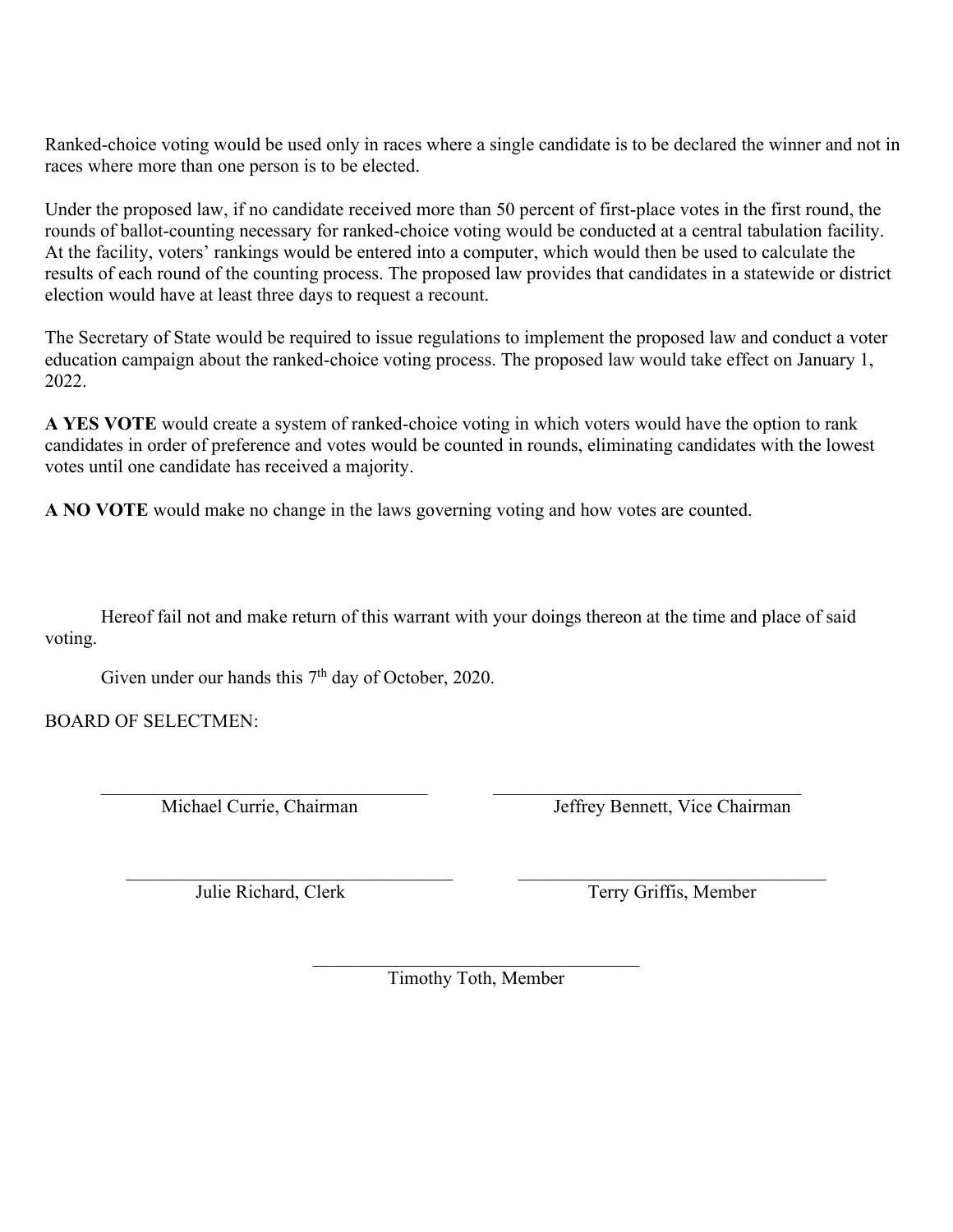### **OFFICERS RETURN**

WORCESTER, ss.  $October 9, 2020$ 

This is to certify that I have served the within warrant by posting attested copies thereof in each Precinct; namely, at the Post Office in Templeton, the Post Office in East Templeton, the Post Office in Baldwinville, and the Town Hall at 160 Patriots Road in East Templeton, and by delivering a copy to each of the Precinct Clerks seven (7) days at least before the time of holding said meeting and by causing notice of the same to be published once in the Gardner News, a newspaper published in said County in the City of Gardner.

Randy Brown Constable of Templeton

A True Copy, ATTEST:

Carol A. Harris Town Clerk of Templeton

\_\_\_\_\_\_\_\_\_\_\_\_\_\_\_\_\_\_\_\_\_\_\_\_\_\_\_\_\_\_\_

#### **TOWN OF TEMPLETON**

| <b>State Election</b><br><b>Tuesday, November 3, 2020</b> |     |     |     |      |       |
|-----------------------------------------------------------|-----|-----|-----|------|-------|
| Registered                                                |     |     |     |      |       |
| <b>Voters</b>                                             |     |     |     |      | 5,726 |
| <b>Voter Turn Out</b>                                     |     |     |     |      | 4,513 |
|                                                           |     |     |     |      | 78.8% |
|                                                           | A   | B   | C   |      |       |
| <b>President &amp; Vice President</b>                     |     |     |     |      |       |
| Biden & Harris                                            | 765 | 661 | 635 | 2061 |       |
| Hawkins & Walker                                          | 10  | 12  | 9   | 31   |       |
| Jorgensen & Cohen                                         | 30  | 30  | 35  | 95   |       |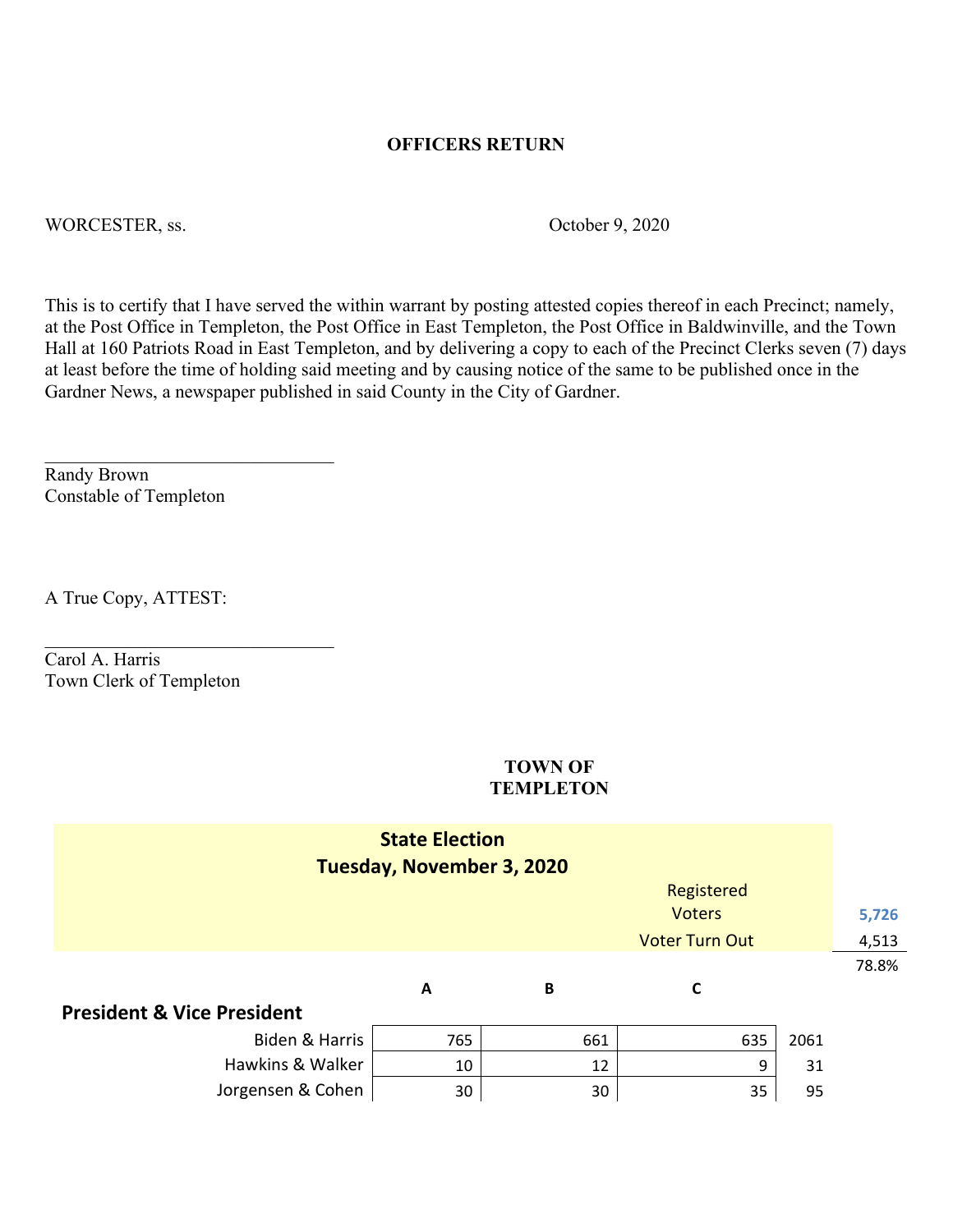| Trump & Pence                          | 888  | 740  | 661  | 2289  |
|----------------------------------------|------|------|------|-------|
| Write-Ins                              | 10   | 6    | 3    | 19    |
| <b>Blanks</b>                          | 3    | 11   | 4    | 18    |
|                                        | 1706 | 1460 | 1347 | 4,513 |
| <b>Senator in Congress</b>             |      |      |      |       |
| <b>Edward Markey</b>                   | 769  | 663  | 647  | 2079  |
| Kevin O' Connor                        | 859  | 702  | 640  | 2201  |
| Write-in/Dr. Shiva                     | 47   | 53   | 29   | 129   |
| <b>Blanks</b>                          | 31   | 42   | 31   | 104   |
|                                        | 1706 | 1460 | 1347 | 4513  |
| <b>Representative in Congress</b>      |      |      |      |       |
| James McGovern                         | 801  | 705  | 677  | 2183  |
| <b>Tracy Lovvorn</b>                   | 853  | 700  | 629  | 2182  |
| Write Ins                              | 1    | 6    | 0    | 7     |
| <b>Blanks</b>                          | 51   | 49   | 41   | 141   |
|                                        | 1706 | 1460 | 1347 | 4513  |
| <b>Councillor</b>                      |      |      |      |       |
| Paul DePalo                            | 1075 | 952  | 928  | 2955  |
| Write Ins                              | 43   | 39   | 38   | 120   |
| <b>Blanks</b>                          | 588  | 469  | 381  | 1438  |
|                                        | 1706 | 1460 | 1347 | 4513  |
| <b>Senator in General Court</b>        |      |      |      |       |
| Anne Gobi                              | 868  | 759  | 710  | 2337  |
| <b>Steven Hall</b>                     | 786  | 653  | 585  | 2024  |
| Write Ins                              | 1    | 1    | 3    | 5     |
| <b>Blanks</b>                          | 51   | 47   | 49   | 147   |
|                                        | 1706 | 1460 | 1347 | 4513  |
| <b>Representative in General Court</b> |      |      |      |       |
| Susannah Whipps                        | 1151 | 964  | 896  | 3011  |
| William LaRose                         | 414  | 356  | 347  | 1117  |
| Write Ins                              | 7    | 7    | 5    | 19    |
| <b>Blanks</b>                          | 134  | 133  | 99   | 366   |
|                                        | 1706 | 1460 | 1347 | 4513  |
| <b>Register of Probate</b>             |      |      |      |       |
| Stephanie Fattman                      | 989  | 810  | 699  | 2498  |
| John Dolan, III                        | 527  | 464  | 455  | 1446  |
| Write Ins                              | 1    | 3    | 2    | 6     |
| <b>Blanks</b>                          | 189  | 183  | 191  | 563   |
|                                        |      |      |      |       |